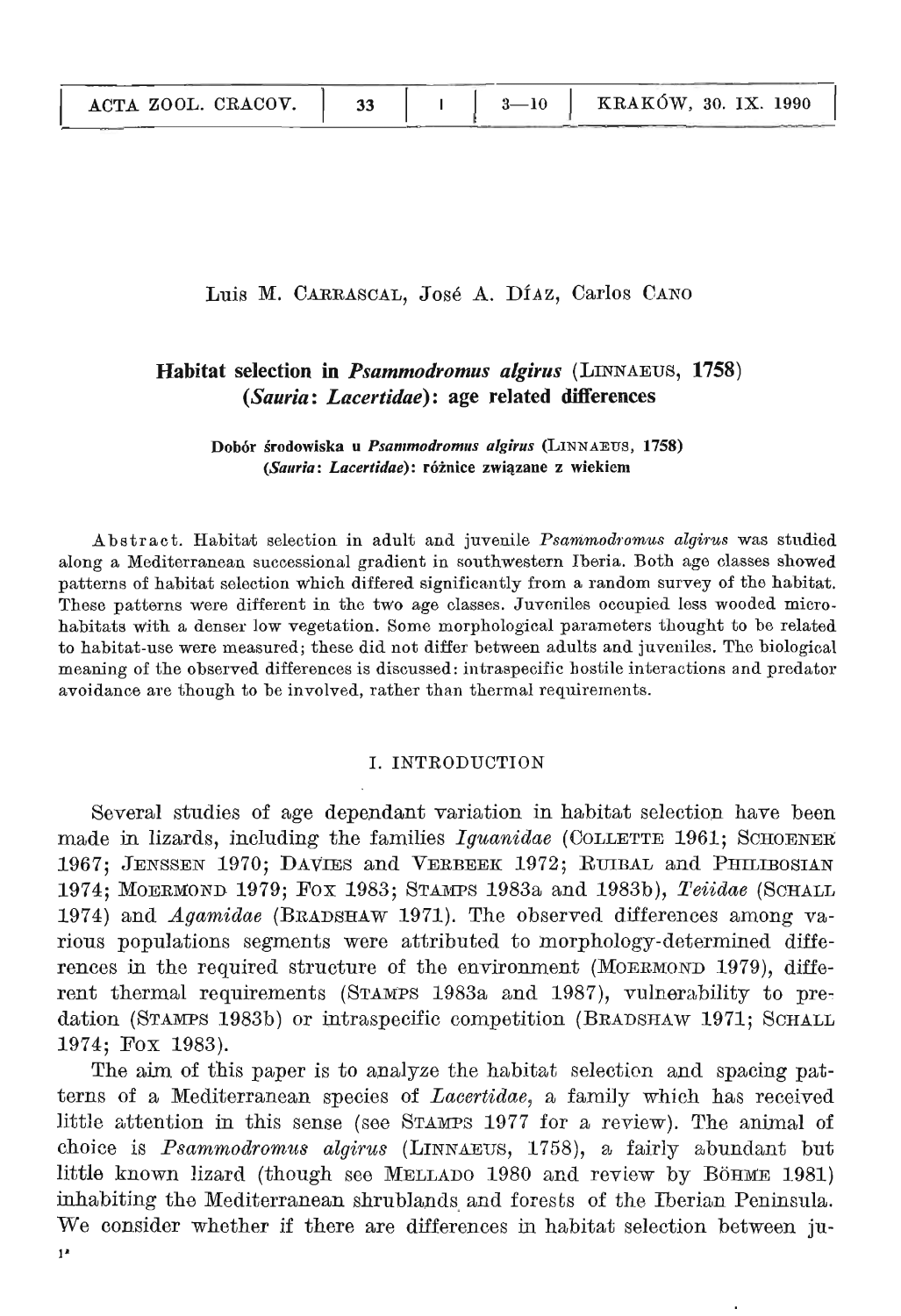consisted of a well defined series of forest succession stages including a cleared and we examine the ecomorphological, thermoregulation and social interaction hypotheses in order to suggest an explanation for the observed pattern of habitat choice. of habitat choice.<br> **For a more detailed detailed description of the series of the series of the series** 

 $\tt{ERNIS}$  for the translation of German bibliography and Dr. Tomás SANTOS for helpful comments on a previous draft of the manuscript. This paper is a contribution to the project  $. Biology$  and Distribution of Iberian Forest Vertebrates" founded by the Spanish Agencia Nacional de Evaluación y Prospección (project PB86-0006-C02).

# Substrate and plant cover percentages (mean and standard deviation) for juvenile and adult

Habitat selection was studied along a habitat gradient in the coast of Cádiz, au1z,<br>lient<br>ared 1 Ouercus suber, a Mediterranean shrubland of The Universe of American Subset of American Subset of America. For a more detailed description of the area, see the values of R (random survey) in<br>
The area, see the values of R (random survey) in<br>
The valking in a randoml Table I.

|                                           | Juveniles      |      |           | Adults |                | $\mathbf R$ |  |
|-------------------------------------------|----------------|------|-----------|--------|----------------|-------------|--|
| Variables                                 | $\overline{x}$ | SD   | $\bar{x}$ | SD     | $\overline{x}$ | SD          |  |
| CS Cover of sand                          | 31.7           | 29.7 | 35.1      | 35.9   | 50.2           | 40.2        |  |
| CL Cover of litter                        | 74.3           | 27.1 | 69.1      | 35.2   | 46.7           | 37.4        |  |
| CO Plant cover at the ground level        | 55.9           | 28.8 | 46.4      | 27.3   | 34.7           | 27.4        |  |
| C5 Plant cover at 5 cm above the ground   | 60.2           | 21.2 | 56.0      | 25.1   | 52.0           | 29.4        |  |
| C10 Plant cover at 10 cm above the ground | 49.1           | 20.2 | 45.2      | 23.5   | 42.0           | 26.0        |  |
| C30 Plant cover at 30 cm above the ground | 23.3           | 17.4 | 23.2      | 17.6   | 22.6           | 17.7        |  |
| C50 Plant cover at 50 cm above the ground | 12.2           | 12.0 | 11.9      | 12.4   | 11.5           | 12.2        |  |
| C70 Plant cover at 70 cm above the ground | 6.5            | 8.4  | 6.1       | 7.8    | 5.5            | 7.8         |  |
| CT Cover of trees                         | 20.9           | 30.0 | 25.7      | 30.5   | 12.6           | 25.8        |  |
| CH Cover of herbs                         | 67.8           | 24.8 | 58.8      | 26.0   | 53.6           | 30.5        |  |
| CJ Cover of Juniperus phoenicia           | 1.7            | 6.9  | 4.1       | 12.2   | 3.3            | 8.6         |  |
| CB Cover of bushes (Cistus and Halimium)  | 43.3           | 25.3 | 36.9      | 23.7   | 32.8           | 32.5        |  |
| Number of samples                         |                | (27) |           | (44)   |                | (113)       |  |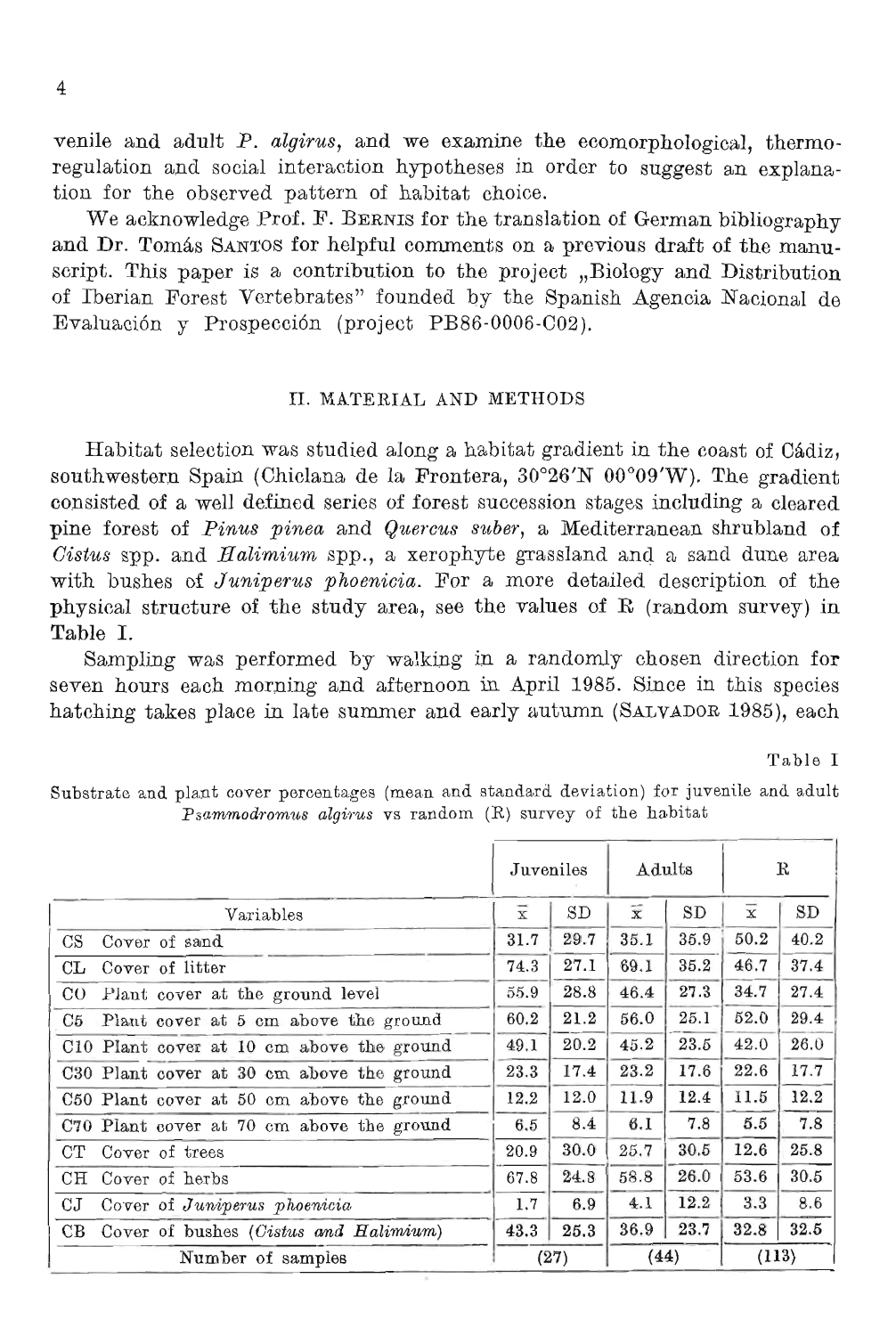lizard observed was assigned to one of the two following age-classes: juveniles (those born in the last breeding season) and individuals older than one vear.

When a lizard was first observed, two orthogonal ten metres transects were examined, intersecting at the point of initial sighting. The presence of the habitat attributes listed in Table I was noted, with a stick scored at different heights, at 1m-intervals. This survey method provided an overall picture of habitat structure, composed of 20 sample points per lizard observation, that allowed the calculation of substrate and plant cover percentages. The same sampling design was employed at 113 randomly chosen spots that were used for comparison between availability and actual utilization of spatial resources. This sampling method is similar to the point-centered method used in studies of bird habitat selection (see for instance JAMES and SHUGART  $1970$ ; NOON 1981; and RATTI et al. 1984) and to those employed by REAGAN  $(1974)$ , and SCHEIBE (1987) with different reptilian taxa.

Morphological data were obtained from alcohol-preserved specimens deposited at the Museum of Vertebrate Zoology of the School of Biological Sciences at the Universidad Complutense of Madrid. The variables considered were snout-vent length, tibia length and tail length (the later was only measured on animals with unregenerated tails). Since the measurements of the limbs could not be taken from the bones, we adopted the criteria followed by MOER- $MOND$  (1979) in his ecomorphological analysis of Anolis lizard communities. To avoid body size effects, biometrical variables were standardized by considering their relative proportions (see MOERMOND 1979 for a similar approach and JAMES and MCCULLOCH 1985 for a general discussion).

In the statistical handling of data the t-test for means was used; though<br>we did not find habitat-use differences between adults and juveniles, this result is interpreted as a consequence of the scarce sensibility of this test in the analysis of intraspecific differences, since population segments of a single species are expected to have similar basic ecological requirements. In addition, and despite the reasonably high available sample sizes ( $n = 27$  for juveniles and  $n = 44$  for adults), the high variance values produce an undesirable increase in the magnitude of type  $\Pi$  error. Therefore, we have employed a different statistical design based on the comparison of both age classes with the series of data obtained by random sampling  $(n = 113)$ , which can be regarded as an "ecological constant" (habitat availability) with a very low standard error. This design thereby evaluates habitat selection (use vs availability) in juveniles and adults.

### III. RESULTS

T-test comparisons between mean cover values of both adults and juveniles vs random sampling (Table I) were used to identify the main trends in habitat selection. Table II shows that the species as a whole selects its posi-

in studies of bird habitat selection (see for instance JAMES and SHUGART 1970;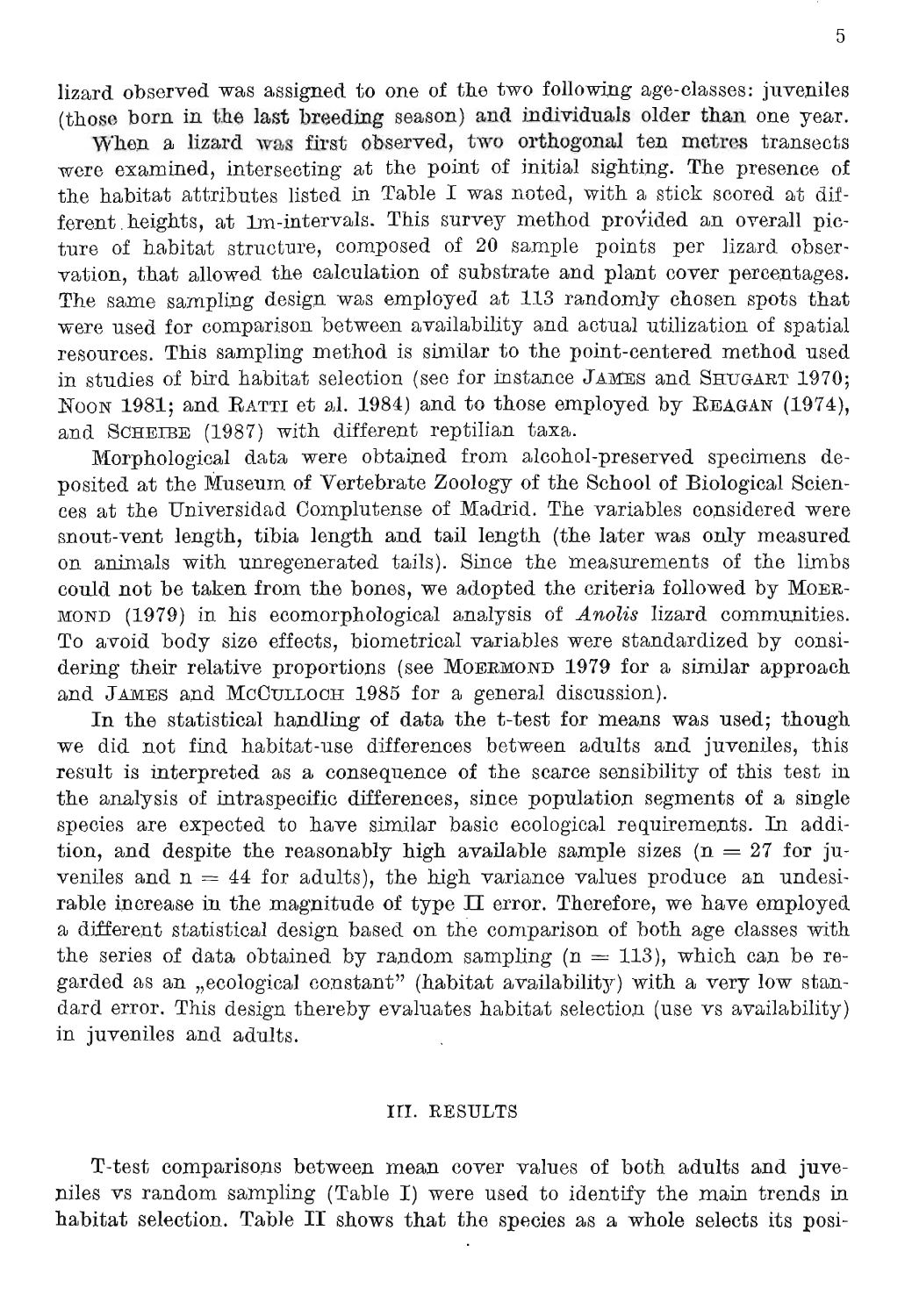tion along the habitat gradient: nine out the 24 t-test performed reflect differences between availability and actual utilization of habitat variables at a significance level of 0.05, a number which is significantly higher (G-test.  $p < 0.001$ ) than the one expected at random  $(5 \times 24/100 = 1.2)$ .

Adult and juvenile lizards share a strong positive selection for microhabitats with a high percentage of litter cover and plant cover at the ground level (see table II). Aside from these features, there are marked differences ferences between the variances of both age-classes associated with the variances

(F-test, p > 0.1), it can be stated that juvenile *P. algiru8* suffer a shift towards

T-test comparison between mean percentages of available substrate and plant cover (random sampling) and actual patterns of habitat-use by juvenile and adult  $P$ . algirus; symbols of variables as in Table I. +: p 0.05; ++: p 0.01; +++: p 0.001

|           | __        |              |    |    |     |     |     |     |    |             |                                                | ____                 |
|-----------|-----------|--------------|----|----|-----|-----|-----|-----|----|-------------|------------------------------------------------|----------------------|
|           | $\rm{CS}$ | <b>CL</b>    | CO | C5 | C10 | C30 | C50 | C70 | CT | $_{\rm CH}$ | СJ                                             | $\rm CB$             |
| Juveniles | ns        | $-1$         |    |    |     | ns  | ns  | ns  | ns |             | ns<br><b>The Company's Company's Company's</b> | ᅩ                    |
| Adults    | ns        | $-1$<br>$-1$ |    | ns | ns  | ns  | ns  | ns  | -  | $-$<br>ns   | ns                                             | _____<br>$^{\rm ns}$ |
|           |           |              |    |    |     |     |     |     |    |             |                                                |                      |

(sometimes with one of the t-test results being non-significant and the other significant at  $p < 0.01$ ) between the within-habitat distribution patterns of adults and juveniles. The latter differs from the former in not showing a strong selection for wooded areas and in positively selecting areas with high plant there are no significant difference are no significant differences ferences between the variances of both age-classes associated with tree cover (F-test,  $p > 0.1$ ), it can be stated that juvenile P. algirus suffer a shift towards unwooded areas without increasing their spatial niche breadth. Juveniles therefore occupy relatively less wooded microhabitats with a denser vegetation of herbs and shrubs five and ten cm above the ground.<br>Although little is known about allometry in lacertids, it would be reason-

able to suspect that anatomical structures related to locomotion (e.g., limbs or limb segments) could change their relative proportions during growth, thus enabling their owners to undergo a spatial segregation of age classes that would facilitate intraspecific resource partitioning. Nevertheless, from the results

Table III

Morphological comparison of juvenile and adult P. algirus (morphological ratios modified from MOERMOND 1979)

|                     |      | $J$ uveniles |    |      | t-tests   |    |            |
|---------------------|------|--------------|----|------|-----------|----|------------|
|                     |      | SD           | n  |      | <b>SD</b> | n  |            |
| Hindleg: snout-vent | 0.32 | 0.021        | 15 | 0.32 | 0.019     | 15 | $0.99$ $*$ |
| Tibia: femur        | 0.86 | 0.060        | 15 | 0.84 | 0.057     | 15 | 0.20       |
| Humerus: femur      | 0.76 | 0.047        | 15 | 0.74 | 0.051     | 15 | 0.20       |
| Tail: snout-vent    | 2.38 | 0.171        | 12 | 2.40 | 0.229     | 13 | 0.50       |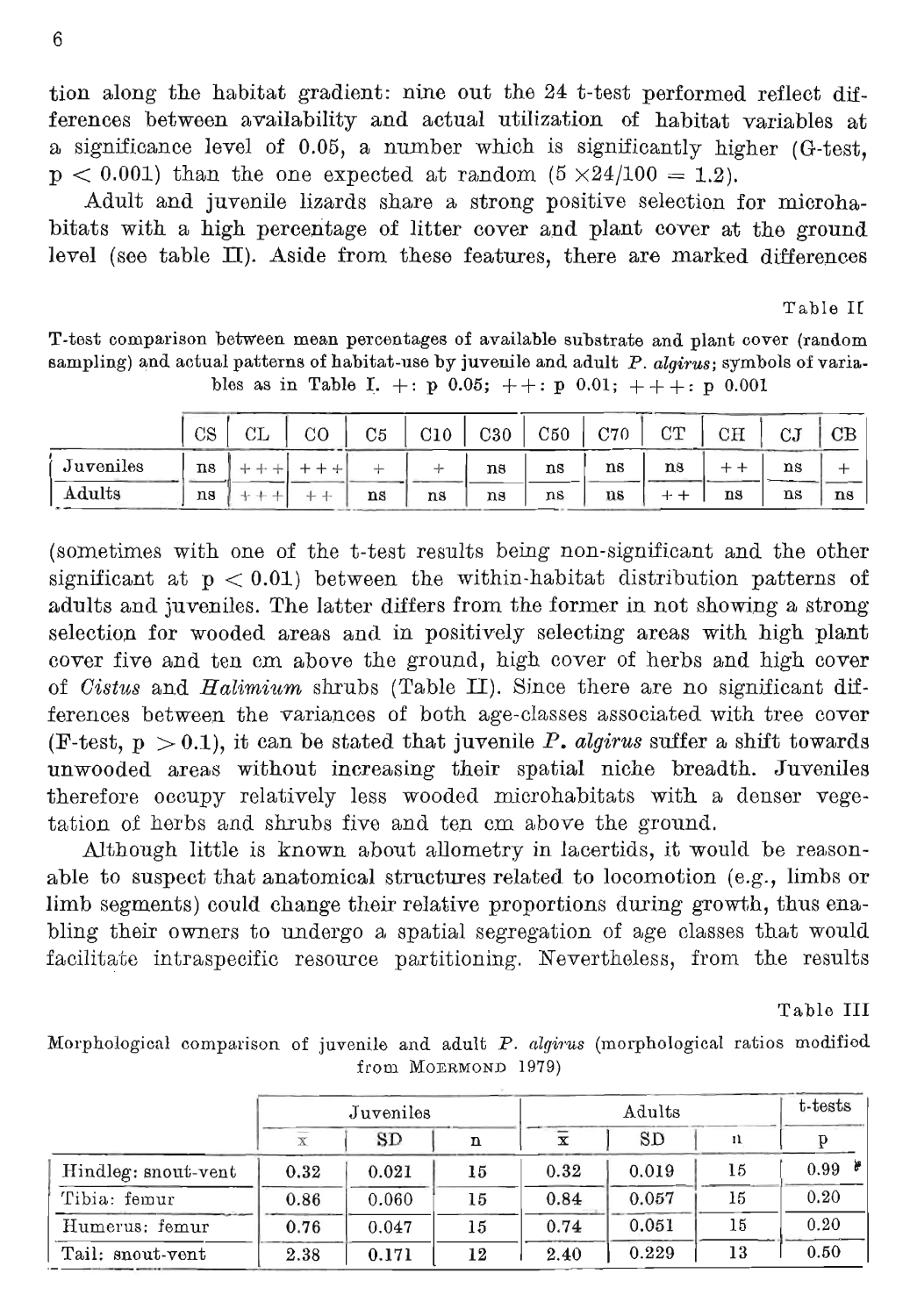structure of the environment and microclimate. Habitat structure is relevant and microclimate. Habitat structure is relevant and microclimate. Habitat structure is relevant and microclimate. Habitat structure is relevant of t-tests comparisons shown in Table III it is made clear that there are no significant differences between adults and juveniles in any of the morphological parameters considered (i.e. hind leg length relative to snout-vent length, tibia relative to femur, humerus relative to femur and tail relative to snoutvent length; see MOERMOND 1979 for an ecomorphological interpretation of these ratios). It can therefore be concluded that the functional relationship between morphology and habitat-use does not determine the observed shift of juvenile lizards towards areas with lower, more open vegetation.

#### IV. DISCUSSION

 $\rm\,H\,EATWOLE$   $\rm\,1977$  for a review) has identified at least two potentially important factors for habitat-selection in reptiles: physical structure of the environment and microclimate. Habitat structure is relevant because, given a particular morphology, the geometric arrangement of the environment determines its suitability for foraging and locomotion (PIANKA and PIANKA 1976; PIANKA 1979; MOERMOND 1979). Nevertheless our results indicate a complete lack of ontogenetic change in morphology between juvenile and adult lizards, thus leaving unexplained the observed shift in habitat selection with age. to concentrate around the vegetation patches  $\alpha$  and  $\alpha$  aggressive  $\alpha$  and  $\alpha$  aggressive  $\alpha$ 

ection by juvenile  $P$ . algirus is apparently not related to the thermal environment, since thermoregulatory patterns seem to be fairly constant over a wide range of body sizes. Thus, circadian activity rhythms of juvenile and adult  $P$ , algirus are indistinguishable on a round year basis in a Mediterranean holm-oak wood (CANO 1984), and neither the basking frequency nor the relationship between the body and ambient temperatures show statistical differences associated with age or body size (DIAZ 1988).

An alternative explanation of the observed distribution pattern is that microhabitat differences could be the result of social interactions, with dominant adult lizards excluding juveniles from optimal quality homesites. According to the model of lizard spacing pattern postulated by STAMPS (1977), such dominance relationships are expected to occur among lacertid species under conditions of poor visibility (a characteristic of Mediterranean forests and shrublands) and local clumping (caused by the tendency of P. algirus to concentrate around the vegetation patches). The aggressiveness of adult lizards towards their smaller conspecifics is furtherly proved by the fact that they occasionally eat juveniles of their own species (MELLADO 1980). In addition, we have observed fleeing reactions in experimental enclosures, smaller males (subordinates) being displaced by larger ones (dominants) in almost every case. If we accept the influence of social hierarchies on the within-habitat distribution of the species, then the differences in body weight must be essential in determining the outcome of hostile interactions (WALLACE 1987) and hence the distribution patterns of both population segments.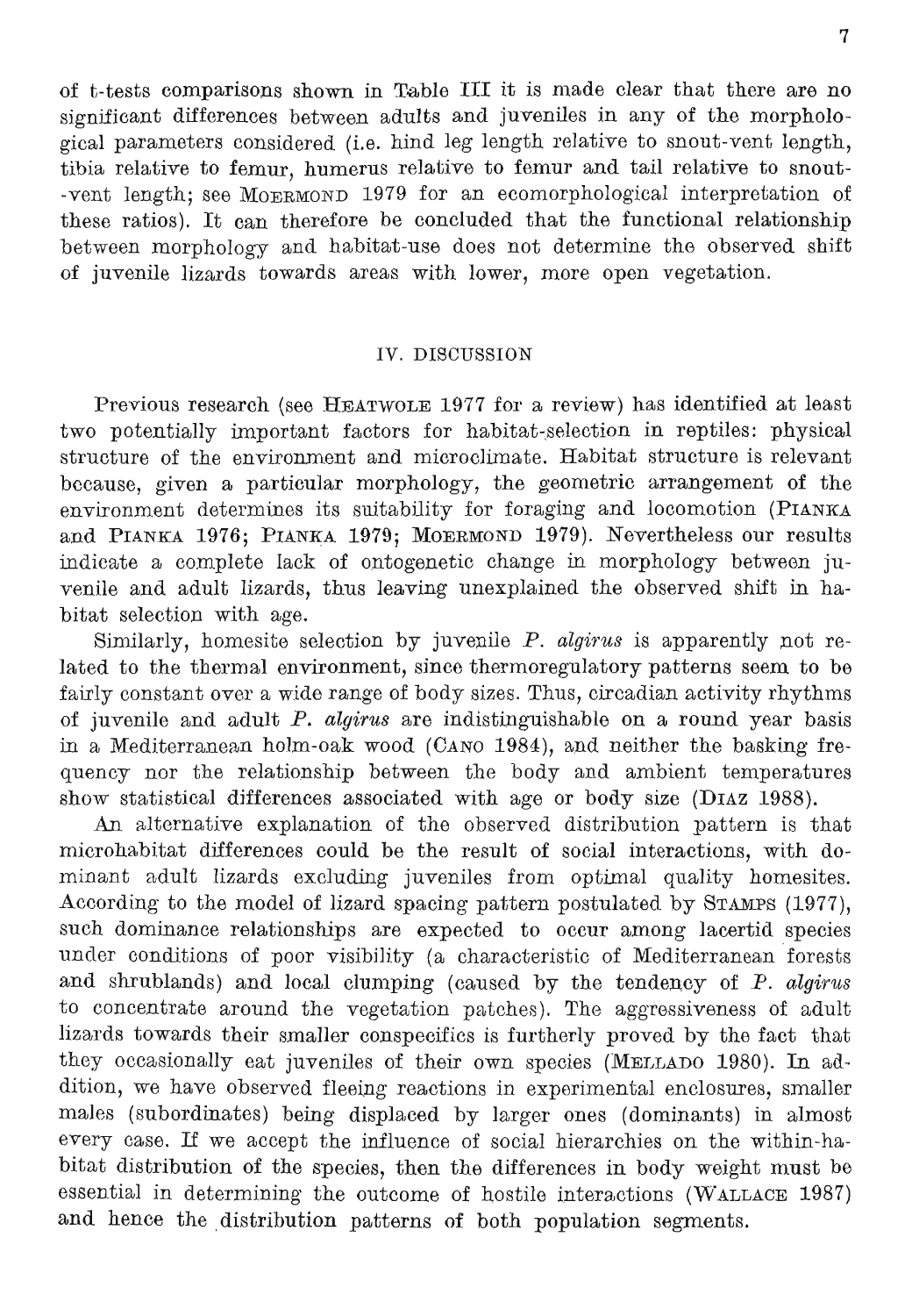The available data (VALVERDE 1967) indicate that  $P$ . algirus is an impor- $\frac{\text{out}}{\text{out}}$ chains, suggesting that a displacement towards open areas would be associated with higher predation risks. Falco tinnunculus and Lanius excubitor were present in the study area, as well as other possible predators mentioned by VALVERDE (1967). Escape speed is lower in juveniles due to their smaller body Fao Biologia. Univ. Complutense that the occupation of denser vegetated areas at the ground level (see Results and Table II) could reflect a search for predator-refuges where juveniles would be less detectable (see STAMPS 1983b for a related experiment with Anolis aeneus).

The foregoing arguments suggest that agonistic interactions seem to be involved in the observed habitat shift between juvenile and adult  $P$ . algirus, rather than ontogenetic differences in habitat selection patterns (see HEAT-WOLE 1977 for a similar conclusion).

> Luis M. CARRASCAL Museo Nacional de Ciencias Naturales J. Gutiérrez Abascal 2. 28006 Madrid, Spain José A. Díaz Garlos Cano Dept. Biologia Animal I (Vertebrados). Fac Biología. Univ. Complutense 28024 Madrid. Spain

#### REFERENCES. Fox S. F. 1983. Fitness, home-range quality, and aggression in *Uta stansburiana.* pp. 149-168

- AVERY R. A., MUELLER C. F., JONES S. H., SMITH J. A., BOND D. I. 1987. Speeds and movement pattern of European lacertid lizards: a comparative study. J. Herpetology, 21: 324-329.
- BÖHME W. 1981. Psammodromus algirus (LINNAEUS, 1766) Algerischer Sandläufer. pp. 479-491 in W. BöHME (ed.): Handbuch der Reptilien und Amphibien Europas. Band 1. Akademische Verlagsgesellschaft. Wiesbaden.
- BRADSHAW S. D. 1981. Growth and mortality in a field population of Amphibolurus lizards exposed to seasonal cold and aridity. J. Zool. London 165: 1-25.
- CANO C. 1984. La comunidad de Lacértidos (Lacertidae, Squamata) de un encinar continental. Ciclo anual de actividad. Graduate Thesis. Univ. Complutense, Madrid.
- COLLETTE B. 1961. Correlations between ecology and morphology in anoline lizards from Havana, Cuba and Southern Florida. Bull. Mus. Comp. Zool., 125: 137-162.
- DAVIES J., VERBEEK N. A. M. 1972. Habitat preferences and the distribution of Uta stansburiana and Sceloporus occidentalis in coastal California. Copeia, 1972: 643-649.
- Díaz J. A. 1987. Ecología estival de Psammodromus algirus en un encinar del centro de España. Graduate Thesis. Univ. Complutense, Madrid.
- Fox S. F. 1983. Fitness, home-range quality, and aggression in Uta stansburiana. pp. 149-168